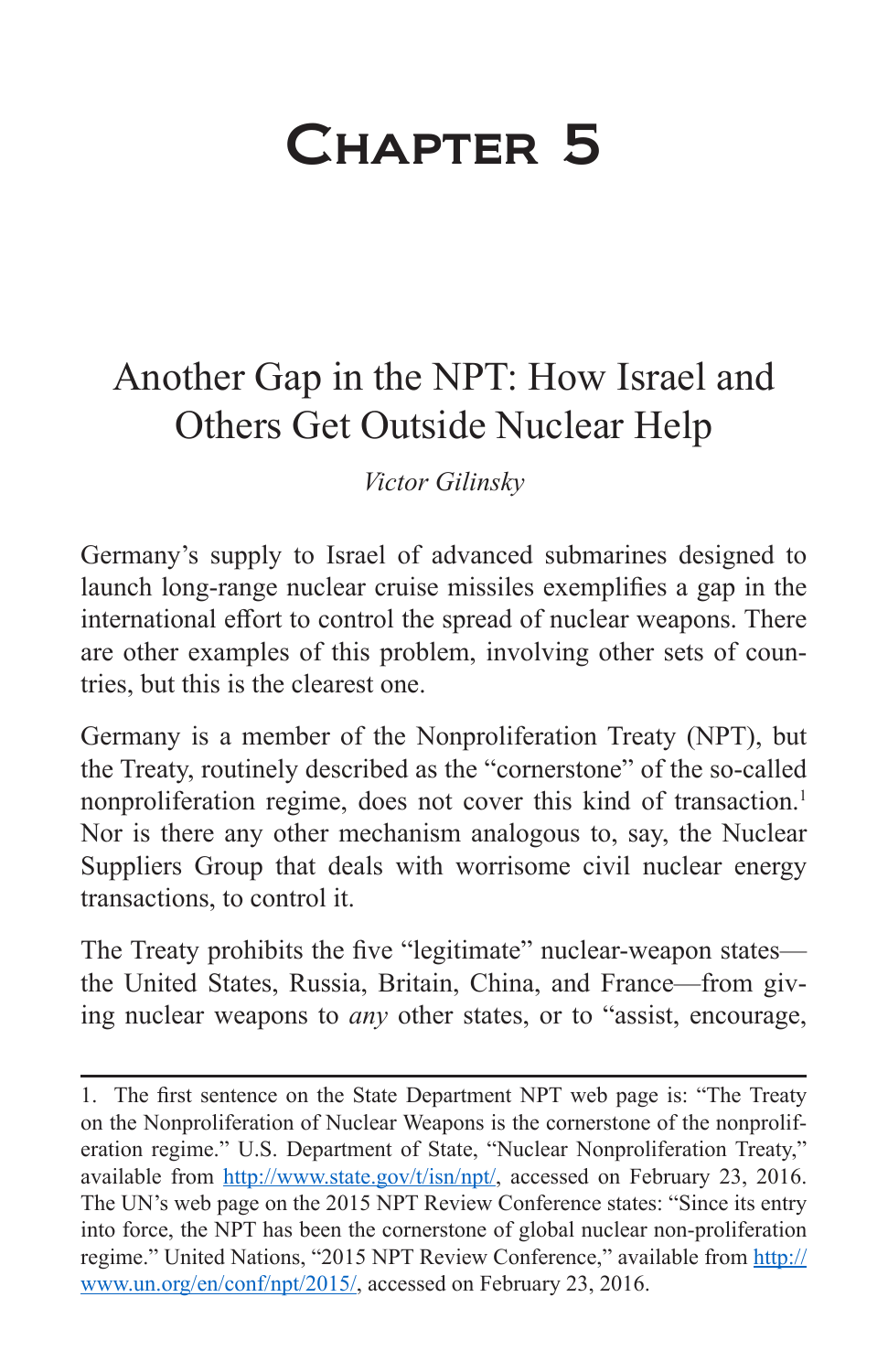or induce" any such state to get such weapons.2 The other Treaty members may not receive or make weapons, or seek or obtain assistance to make them, but the Treaty does not prohibit them from helping countries that are not Treaty members with their nuclear weapons programs.

There was a certain logic to this formulation. The Treaty drafters were narrowly fixed on controlling actual warheads, as opposed to, say, delivery vehicles. If a Treaty member aside from the five weapon states had nuclear weapon technology to offer others, it would already have been in violation of the Treaty, and so an additional provision covering this possibility was unnecessary. The trouble is, this narrowly-focused approach on what is impermissible reflects an overly simplistic view of the danger of nuclear weapon spread and what it takes to prevent it.

On the civil nuclear power side, the main technology suppliers recognized after the 1974 Indian bomb explosion that international security required a degree of control over nuclear energy technology transfers—in particular those relating to production of fuels that are also nuclear explosives—to supplement the narrowly drafted prohibitions of the NPT. More recently, on the weapon side, a 2004 United Nations Security Council Resolution acknowledged that the dangers of nuclear proliferation were exacerbated by more than transfer of warheads and directly related technology. It added the "spread of the means of delivery" to the items that "constitute a threat to international peace and security."3 The Security Council

2. Article 1 of the Nonproliferation Treaty, International Atomic Energy Agency, "Treaty on the Non-Proliferation of Nuclear Weapons," April 22, 1970, p. 2.

3. Resolution 1540 (2004) Adopted by the Security Council on April 28, 2004. The NPT preamble recognizes that nuclear weapons and means of delivery go together by coupling the need to eliminate "means of delivery" of nuclear weapons with eliminating the weapons themselves. It seems reasonable to read this as an intermediate step toward the distant goal of general and complete disarmament, rather than something that had to wait for the lion to lie with the lamb:

> Desiring to further the easing of international tension and the strengthening of trust between States in order to facilitate the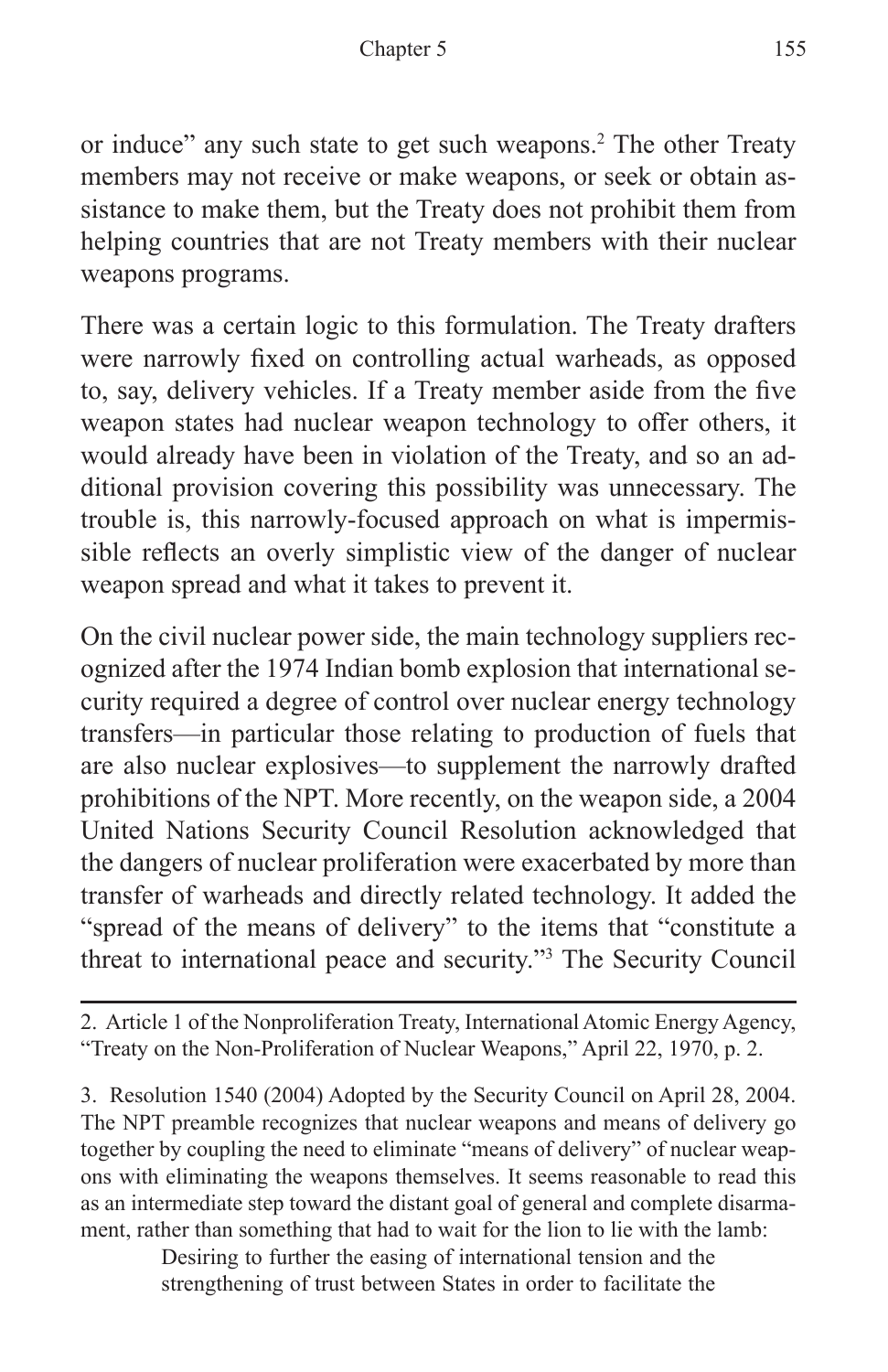made the point again in a 2009 Resolution, which while primarily dealing with threats from non-state groups, reaffirmed the general proposition that "proliferation of weapons of mass destruction, and their means of delivery, constitutes a threat to international peace and security."4

The Security Council's definition of "means of delivery" lists missiles and rockets and the like, rather than planes or ships.<sup>5</sup> But the German-supplied subs are specifically designed with extra-large torpedo tubes to be the firing mechanism for the nuclear-tipped cruise missiles. Submarine and missile are integrally connected in terms of hardware and mission, so it is reasonable to include the Germansupplied so-called Dolphin-class submarines in the "means of delivery" category.

The procurement process started in the late 1980s. Israel first contemplated construction in a U.S. naval yard but turned to Germany when that country agreed to pay for the first two submarines. Germany's position vis-à-vis Israel had become especially awkward after the first Gulf War when it came to light that German firms had helped Saddam's missile program. Some 35 such missiles reached Israel. Germany's contribution was cast as a continuation of the reparations process for the WWII murder of millions of Jews.6

> cessation of the manufacture of nuclear weapons, the liquidation of all their existing stockpiles, and the elimination from national arsenals of nuclear weapons and the means of their delivery pursuant to a Treaty on general and complete disarmament under strict and effective international control.

See United Nations Security Council, "Resolution 1540 (2004)," April 28, 2004.

4. United Nations Security Council, "Resolution 1887 (2009)," September 24, 2009.

5. United Nations Security Council, "Resolution 1540 (2004)," April 28, 2004.

<sup>6.</sup> Alona Ferber and Judy Maltz, "The Surprising Story Behind Israel's Complicated Love Affair With Germany," *Haaretz*, May 12, 2015, available from [http://](http://www.haaretz.com/israel-news/.premium-1.655332) [www.haaretz.com/israel-news/.premium-1.655332.](http://www.haaretz.com/israel-news/.premium-1.655332)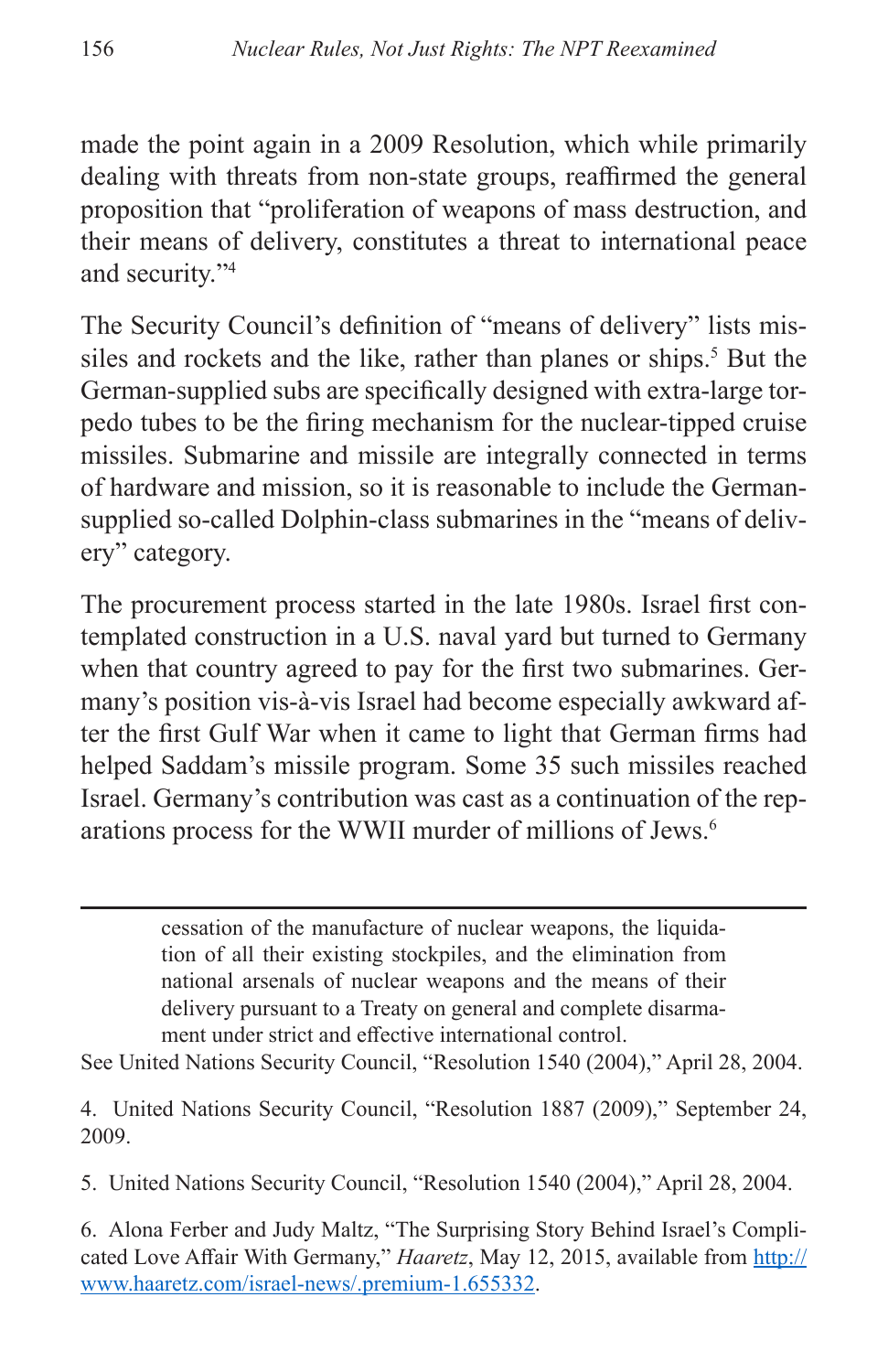The connection of the submarines with a nuclear mission should have been clear to Germany from the start of the procurement process in 1990, but in any case not much later. Israel was clearly motivated by its perceived need to respond to what seemed to it an impending Iranian nuclear weapon. Other countries, including the United States, could also not have missed what was going on. The information about the submarines' nuclear mission has been reported in the Israeli press (with suitable qualifications that the information comes from foreign sources) at least since the late 1990s, and increasingly so.<sup>7</sup> To jump to recent years, a 2011 story on *Ynetnews.com* reports an interview with the submarine fleet's commander, who is said to be "privy to the State of Israel's deepest secrets."8 The article headline was, "Doomsday weapon: Israel's

7. Ha'aretz June 9, 1998, stated: At the beginning of 1999, when the navy will bring into active service the first of three Dolphin submarines constructed at German shipyards, the Middle East arms race will take on new proportions. [The reference is to the expectation at the time, based on Israeli intelligence estimates, that Iran would soon obtain nuclear weapons.] Yossi Melman, "Swimming with the Dolphins," *Ha'aretz*, June 9, 1998, available from [http://fas.org/nuke/guide/](http://fas.org/nuke/guide/israel/sub/internatl1-1.html) [israel/sub/internatl1-1.html](http://fas.org/nuke/guide/israel/sub/internatl1-1.html)*.* A July 1, 1998, Washington Times story, "Israel buying 3 submarines to carry nuclear missiles," stated, "Israel is buying three large submarines from Germany capable of carrying nuclear-armed cruise missiles, with the reported goal of deterring any enemy [Iran] from trying to take out its nuclear weapons with a surprise attack." Similar accounts appeared in the Arab press. Martin Sieff, "Israel buying 3 submarines to carry nuclear missiles," *The Washington Times*, July 1, 1998, available from [http://fas.org/nuke/guide/](http://fas.org/nuke/guide/israel/sub/internatl1.html) [israel/sub/internatl1.html](http://fas.org/nuke/guide/israel/sub/internatl1.html); Recently, from Haaretz, September 23, 2014, "Israel's Fourth Dolphin-Class Submarine Docks at Haifa":

> According to reports in foreign media, the German-made submarines can carry cruise missiles with a range of thousands of kilometers, and can be equipped with nuclear warheads. According to these reports, the Israeli submarine fleet is meant to allow for a "second strike" in the event of a nuclear attack.

"Israel's Fourth Dolphin-class Submarine Docks in Haifa," *Haaretz*, September 23, 2014, available from [http://www.haaretz.com/israel-news/.premi](http://www.haaretz.com/israel-news/.premium-1.617543)[um-1.617543.](http://www.haaretz.com/israel-news/.premium-1.617543)

<sup>8.</sup> Alex Fishman, "Doomsday weapon: Israel's submarines," *Ynetnews*, October 9, 2011, available from [http://www.ynetnews.com/articles/0,7340,L-4120185,00.](http://www.ynetnews.com/articles/0,7340,L-4120185,00.html) [html](http://www.ynetnews.com/articles/0,7340,L-4120185,00.html).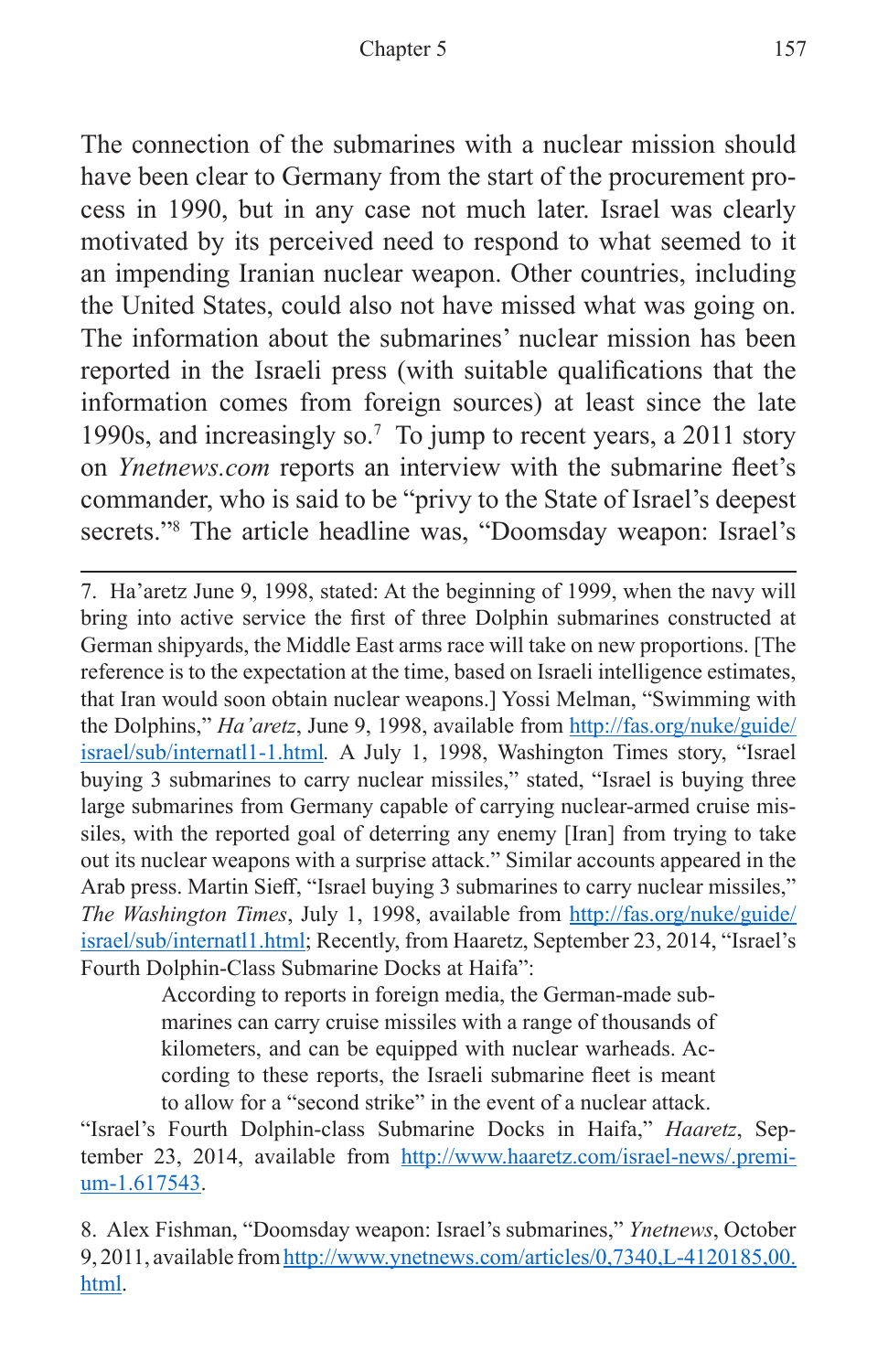submarines." It left little to the imagination.

The subject has been aired in the German press. A 2012 series on the subject in *Der Spiegel* put it this way:

> Research SPIEGEL has conducted in Germany, Israel and the United States, among current and past government ministers, military officials, defense engineers and intelligence agents, no longer leaves any room for doubt: With the help of German maritime technology, Israel has managed to create for itself a floating nuclear weapon arsenal: submarines equipped with nuclear capability.<sup>9</sup>

It included the following:

Insiders say that the Israeli defense technology company Rafael built the missiles for the nuclear weapons option. Apparently it involves a further development of cruise missiles of the Popeye Turbo SLCM type, which are supposed to have a range of around 1,500 kilometers (940 miles) and which could reach Iran with a warhead weighing up to 200 kilograms (440 pounds).

Despite these reports, the German government has stuck to its position that it knew nothing about an Israeli nuclear weapons program (as does the U.S. government). German Chancellor Angela Merkel has repeatedly said she feels a special obligation to Israel's security, in light of the Holocaust committed by the Nazis.<sup>10</sup>

<sup>9. &</sup>quot;Operation Samson: Israel's Deployment of Nuclear Missiles on Subs from Germany," *Der Spiegel*, June 4, 2012, available from [http://www.spiegel.de/in](http://www.spiegel.de/international/world/israel-deploys-nuclear-weapons-on-german-built-submarines-a-836784.html)[ternational/world/israel-deploys-nuclear-weapons-on-german-built-submarines](http://www.spiegel.de/international/world/israel-deploys-nuclear-weapons-on-german-built-submarines-a-836784.html)[a-836784.html.](http://www.spiegel.de/international/world/israel-deploys-nuclear-weapons-on-german-built-submarines-a-836784.html)

<sup>10.</sup> For example, in 2008 when Chancellor Merkel addressed the Israeli parliament she stated "Israel's security is never negotiable." See Alona Ferber and Judy Maltz.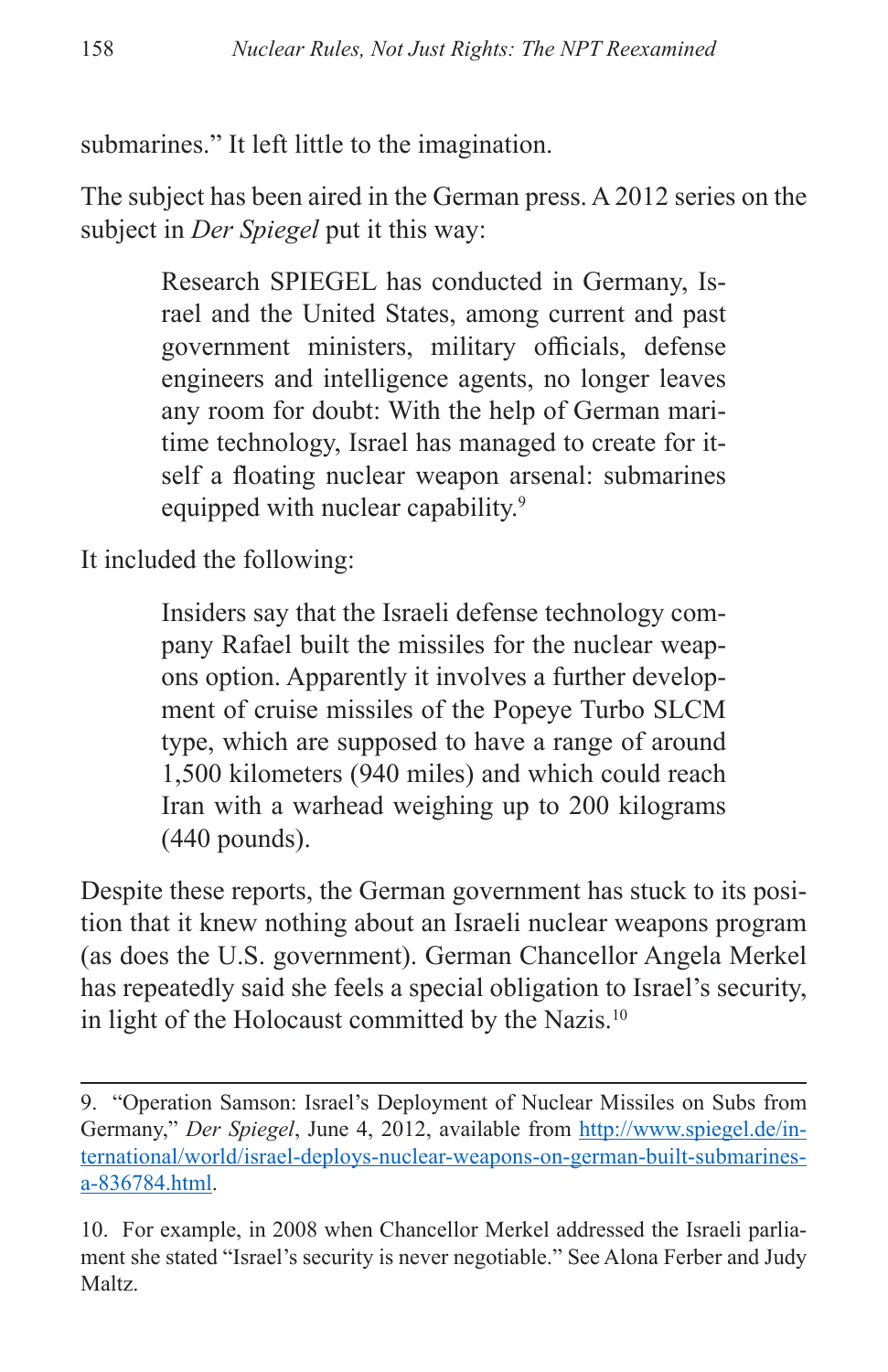Any shred of doubt about Israel's possession of nuclear weapons, and in particular about the presence of long-range nuclear missiles on the German-supplied submarines, got erased at the January 12 ceremony celebrating the arrival in Haifa of the *Rahav*, the fifth of six submarines to come from its German shipyard. The *Rahav* is a highly advanced diesel-electric boat that in certain respects is superior to nuclear-propelled ones. The three most modern Dolphins are equipped with air-independent propulsion—they carry their own oxygen supply—and so can stay beneath the surface for weeks. They are quieter than nuclear submarines.

Israel relaxed it otherwise extremely tight censorship over nuclear weapon deployment precisely because its long-range nuclear weapons are no longer weapons of last resort, to be used only *in extremis*; they are now Israel's deterrent force, integrated into its overall strategy. At the January 12 ceremony, Israeli Prime Minister Benjamin Netanyahu said the "submarine fleet is used first and foremost to deter our enemies who strive to extinguish us. . .They must know that Israel is capable of hitting back hard against anyone who seeks to hurt us. . . Israel's citizens need to know that it is a very strong state."11

For a deterrent to work, the antagonist (read, Iran) has to be aware of it, ergo the nuclear force has to be publicized, even flaunted. That the word "nuclear" is left out doesn't detract from the point, one that no one can miss. The omission highlights an advantage to Israel of its so-called opacity policy. Such is the nature of human psychology that advertising its nuclear weapons, while omitting the word "nuclear," both puts adversaries on notice and allows Israel's suppliers and supporters to maintain their hypocritical stance. If Prime Minister Netanyahu blurted out the truth, very likely Germany could not continue to supply Israel with submarines intended to carry nuclear weapons.

<sup>11.</sup> Ofira Koopmans, "Israel's Fifth German Submarine Arrives at Haifa Port," Haaretz, January 12, 2016, available from [http://www.haaretz.com/israel](http://www.haaretz.com/israel-news/1.697061)[news/1.697061.](http://www.haaretz.com/israel-news/1.697061)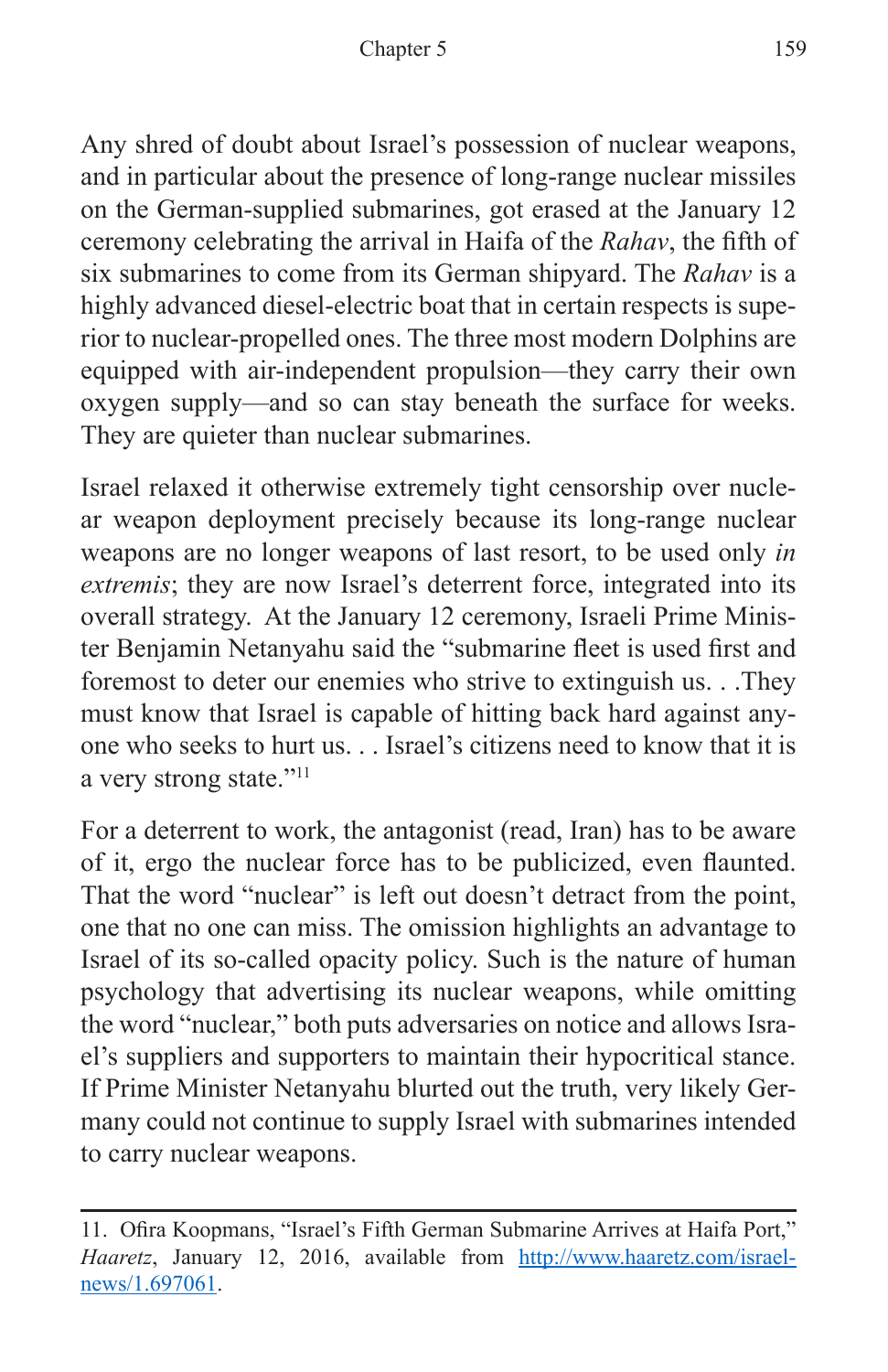Israel doesn't similarly publicize its ground-based nuclear missiles because it fears they may be vulnerable to ground or missile attack, whereas the submarines are securely hidden in the ocean. There isn't much doubt at whom the sea-based missiles would be pointed at: For years Prime Minister Netanyahu has been warning that Iran is intent on getting nuclear weapons that it intends to use against Israel.12

The long and short of this account is that the German government, which paid for a good part of the cost of the submarines, has not only known their real mission, but supported it deliberately. As *Der Spiegel* put it:

> The German government has always pursued an unwritten rule on its Israel policy, which has already lasted half a century and survived all changes of administrations, and that former Chancellor Gerhard Schröder summarized in 2002 when he said: "I want to be very clear: Israel receives what it needs to maintain its security.<sup>13</sup>

What are we to make of this? Supplying the submarines, even knowing their primary mission was to be platforms for nuclear weapons, is not itself a violation of the NPT because, as we have seen, the Treaty does not put restrictions on supply of weapon-related technology or materials from non-nuclear-weapon states. Nevertheless, supplying an NPT holdout, even one with historical claims, with the critical delivery vehicles for its nuclear force would seem to violate the spirit of the Treaty.14

13. "Operation Samson," *Der Spiegel*.

<sup>12.</sup> For example, Netanyahu's January 2015 remark: "The ayatollahs in Iran, they deny the Holocaust while planning another genocide against our people." Peter Beinart, "Iran Is Not an 'Existential' Threat to Israel - No Matter What Netanyahu Claims," *Haaretz*, August 7, 2015, available from [http://www.haaretz.](http://www.haaretz.com/opinion/1.670097) [com/opinion/1.670097.](http://www.haaretz.com/opinion/1.670097)

<sup>14.</sup> Germany also had to have known that Israel illegally slipped 200 tons of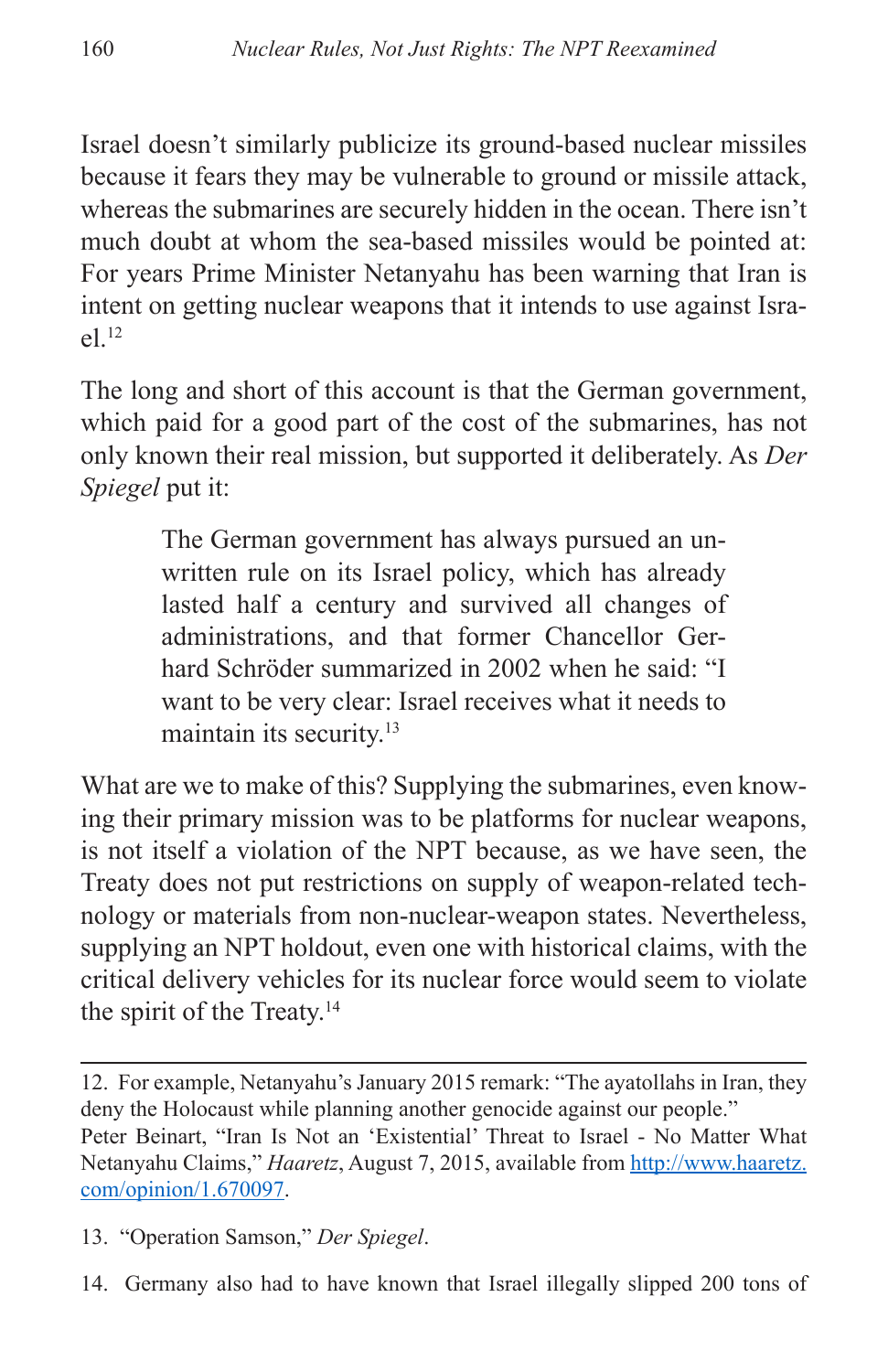There is something ludicrous about a nonproliferation regime that prevents Germany, among other technology suppliers, from providing Israel with enrichment or reprocessing technology, or even a power reactor, but permits it to supply integral components of Israel's strategic nuclear forces.

The U.S. government (USG) has obviously been aware of the German-Israeli sub deal and what it was really about and has been silent on it. Like the German government, the USG pretends it knows nothing about any nuclear weapons in Israel. At the same time, it has done everything it can diplomatically to protect Israel from any criticism, or in fact, any inquiry, on this subject. It may have done more. The U.S. Army Corps of Engineers' Europe District has done extensive military and naval construction in Israel, including at the Haifa Navy Base, the homeport of the Dolphin-class submarines. The Europe District maintains a Project Office at the Haifa Navy Base.15 It would not be surprising if the Army Engineers did work on the Dolphin-class submarines' docks.

While Germany's supply of submarines for nuclear missions may strictly speaking be permissible under the NPT rules, any U.S. participation in Israel's nuclear weapon activities falls in a different category. The United States is subject to the strictures of the Treaty's Article I, under which it undertakes "not in any way to assist, encourage, or induce any non-nuclear-weapon State to manufacture or otherwise acquire nuclear weapons . . ."<sup>16</sup> The truth is that

uranium out of the European Community in 1968 in what has become known as Operation Plumbat.

15. It is one of three U.S. Army Corps of Engineers Europe District Project Offices in Israel.

16. Article I applies to the five nuclear-weapon states, and yet Russia assists India to develop a nuclear submarine force that includes ballistic missile subs, China assists Pakistan's nuclear weapon program, and the United States assisted India's nuclear weapon program by arranging for it the largest gift of all—a waiver for India from the nuclear trade sanctions imposed because of its refusal to join the NPT, and in fact its decades long opposition to it. *Quis custodiet ipsos custodes?*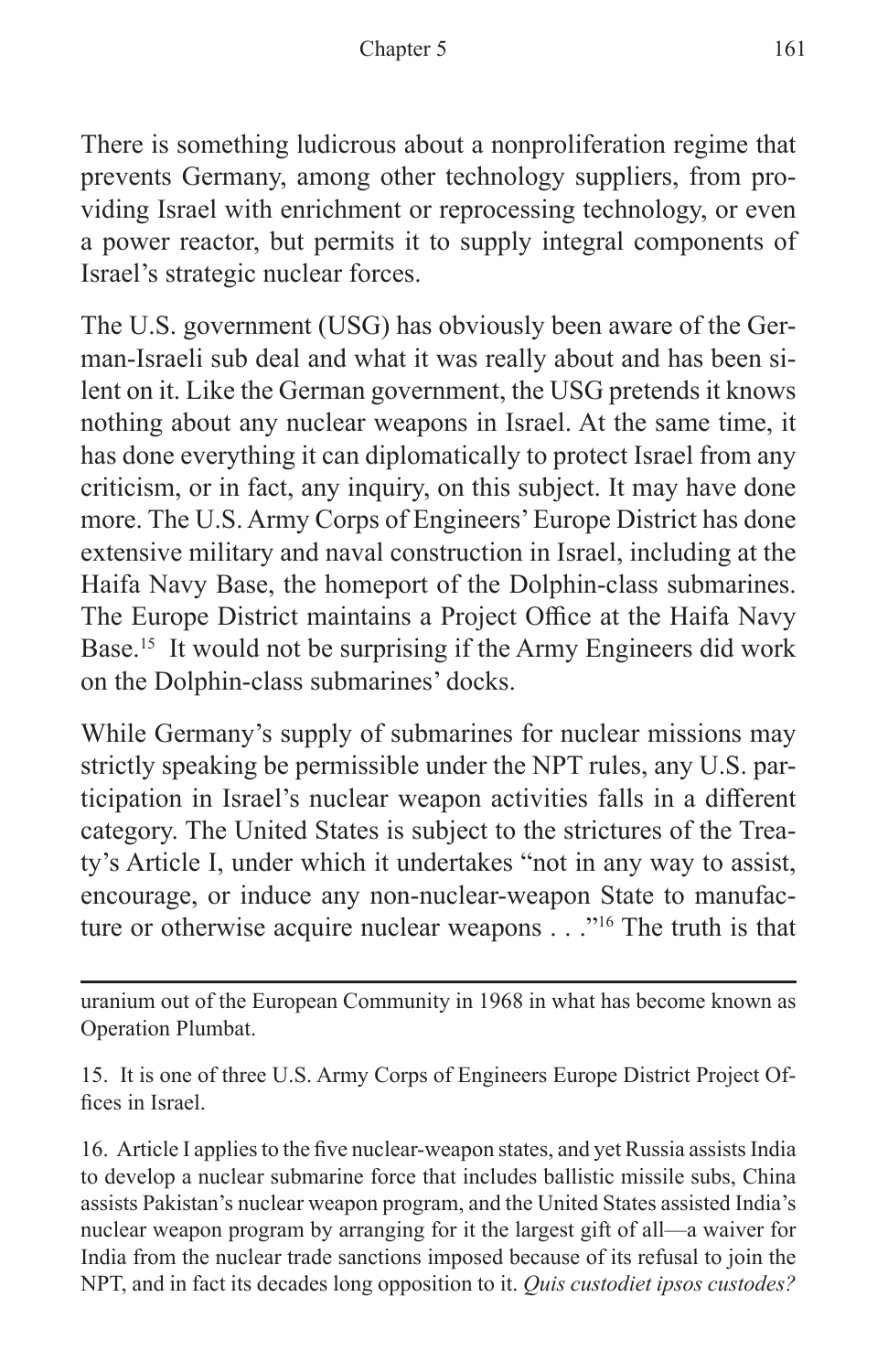while U.S. proclaimed policy is that *all* countries should become members of the NPT (which they would have to do as non-nuclearweapon states), the real policy is different.

Any issue relating to Israel is heavily laden with U.S. domestic political considerations. Touching on Israel's nuclear forces is in Washington the no-no of no-noes. Everyone in Washington understands that it is no way to advance one's career. The U.S. government does not even acknowledge the existence of Israeli nuclear weapons and refuses to discuss the subject, apparently even internally on a classified basis. The United States has consistently protected Israel's nuclear monopoly in the Middle East, in part by vetoing efforts by other countries to raise the subject in international arenas. An argument in favor of this approach is that given that Israel has nuclear weapons, it is better that they be secure, to avoid situations in which Israel might be tempted to use them for fear of losing them. But there is another side to the argument.

Israel, and in fact all the NPT holdouts—India, Israel, North Korea, and Pakistan—are the most likely countries to use nuclear weapons against their adversaries.17 All four are involved in bitter disputes. While they all speak of using their weapons for deterrence, they do not rule out use of the weapons in response to non-nuclear provocation. For example, Pakistan is now boasting of having introduced a class of battlefield weapons, which they intend to use to ward off Indian incursions into Pakistani territory (which India threatened in response to its claim of Pakistani-inspired terrorism on Indian territory).18 Israel describes its nuclear force (omitting

18. Ankit Panda, "Pakistan Clarifies Conditions for Tactical Nuclear Weapon Use Against India," *The Diplomat*, October 20, 2015, available from [http://thediplo](http://thediplomat.com/2015/10/pakistan-clarifies-conditions-for-tactical-nuclear-weapon-use-against-india/)[mat.com/2015/10/pakistan-clarifies-conditions-for-tactical-nuclear-weapon-use-](http://thediplomat.com/2015/10/pakistan-clarifies-conditions-for-tactical-nuclear-weapon-use-against-india/)

<sup>17.</sup> In 1969, in considering the possibility of Israeli nuclear weapons, Henry Kissinger wrote President Nixon about the danger—that if the Israelis had them (which they were in the process of doing), they would be the most likely country to use them. David Stout, "Israel's Nuclear Arsenal Vexed Nixon," *The New York Times*, November 29, 2007, available from [http://www.nytimes.com/2007/11/29/](http://www.nytimes.com/2007/11/29/world/middleeast/29nixon.html?_r=0) world/middleeast/29nixon.html? r=0.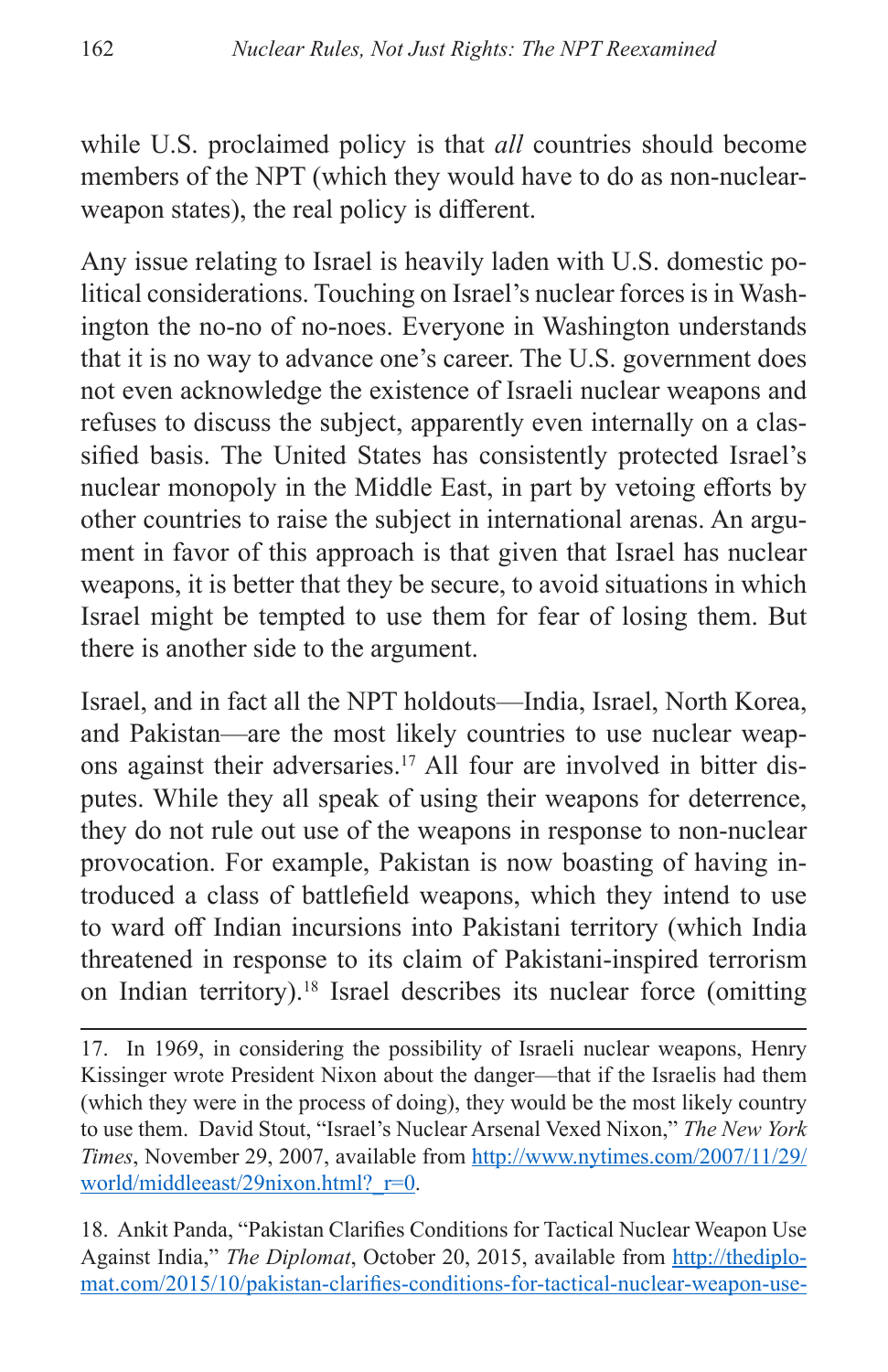"nuclear," of course), at least the sea-based leg of its triad, as a secure second-strike force. But a second-strike force in a tiny country that can be effectively eliminated by one nuclear weapon is a very different thing than such a force in a country with strategic depth. One has the impression that Israel's second-strike force is a very forward-leaning one, and that in Israeli thinking its "second strike" will arrive before the adversary's first one, and possibly before its adversary even has the wherewithal for a first one. It makes for a dangerous state of affairs.

There are depths below depths in the nuclear weapons world and countries that have some nuclear weapons may in time get a great many. Those with tens may get hundreds, and those with hundreds could decide to get thousands. That may not make a lot of sense, but our Cold War experience should guard us against optimism on this score. The work of non-proliferation regarding the NPT holdouts should not stop because they have nuclear weapons. We should not give up on constraining these nuclear weapon programs.

Insofar as Israel is concerned, the most effective step in this direction, and one without which no progress is possible, is to force the U.S. government and European Community to acknowledge Israel's nuclear weapons. Forcing democratic governments to end their pretense would lance the current policy of pretending to support universal application of the NPT but at the same time engaging in trade and practices that undermine the Treaty. The entire world is aware of this hypocrisy, resulting in a cynical view of the so-called nonproliferation regime.

There remains the more general problem created by the gap in application of the NPT—the lack of a prohibition on non-nuclearweapon Treaty members from supplying other states with essential components of nuclear weapon systems. These other states could be non-members, as in the example covered in this paper, but they could also be member states with apparent nuclear weapon am